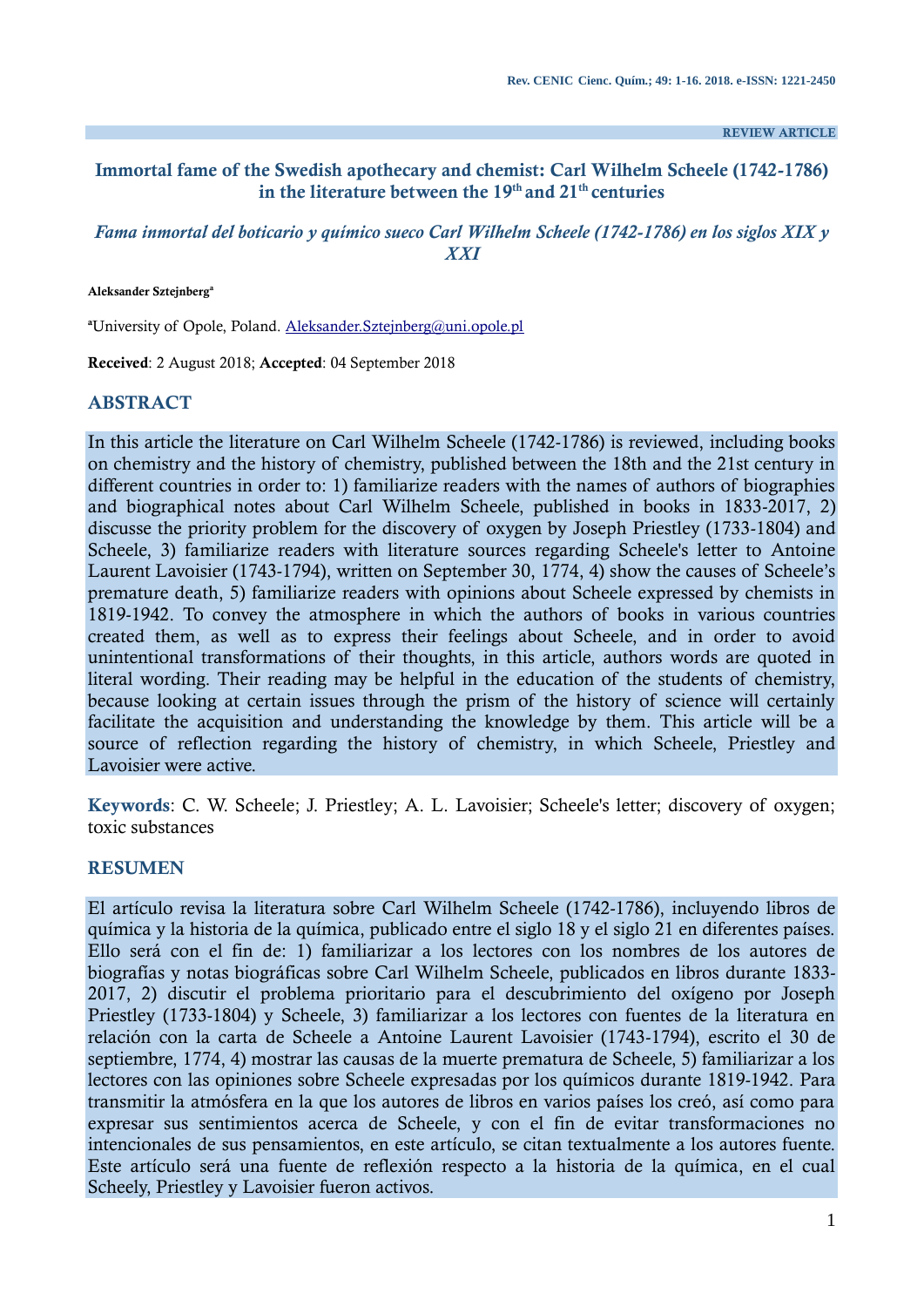**Palabras clave**: C. W. Scheele; J. Priestley; A. L. Lavoisier; La carta de Scheele; descubrimiento de oxígeno; sustancias tóxicas

# *Carl Wilhelm Scheele. Descriptions of his life and activities in books on chemistry and pharmacy*

From the third decade of the 19th century to the 21st century, books with Scheele's biographies were published in eight countries. The authors' names of such books and their publication dates are chronologically displayed below:

- In 1833-2017, Scheele's biographies were written by the Swedish authors Johan Fredric Sacklén (1833, pp. 253–260), Per Teodor Cleve (1886), Christian Wilhelm Blomstrand (1891, pp. 1–38), Gunnar Svedberg (2012, pp. 8–43), and Anders Lennartson (2017, pp. 19–103).
- Biography of C. W. Scheele was presented to readers by Jean Baptiste Dumas (1837, pp. 87–100). A Scheele's biographical books wrote also Paul Antoine Cap (1863,) and Ferdinand Hoefer (1869, pp. 450–472) in France.
- In 1904-1959, in Germany, a biographical note about Scheele, along with the details of his discoveries, was written by Hermann Schelenz (1904, pp. 556–558). Hugo Bauer, in his *A History of Chemistry*, devoted only part of the page to the description of Scheele's life (Bauer, 1907, p. 70). A biography of Scheele has also been written by Georg Lockemann (1959, pp. 105–117).
- British chemist Sir William Ramsay, wrote a biographical note about Scheele (Ramsay, 1915, pp. 84–102). Scheele's biographies were written by Sir William Augustus Tilden (1913, p. 82; 1921, p. 53–62). In the third volume of the book written by James Riddick Partington is Scheele's biography (Partington, 1962).
- In USA, Forris Jewett Moore described life and discoveries of Scheele in his book (Moore, 1918, pp. 36–39). Scheele's biographical book also was written by George Urdang (1942). Henry Monmouth Smith wrote a short biographical note about Scheele (Smith, 1949, pp. 225–227). Mary Elvira Weeks, described Scheele's life and work in the sixth edition<sup>1</sup> of the book entitled *Discovery of Elements* (Weeks, 1960, p. 221–226).
- In Austria, Otto Zekert published three biographical books about C. W. Scheele (Zekert, 1931-1934, 1936, 1963). The book, which was published in 1931-1934, had seven parts: Part 1 (1931), Part 2 (1932) and Parts 3-7 (1934) (Zekert, 1931-1934). Scheele's biography published in 1936 was titled *Carl Wilhelm Scheele. Gedenkschrift zum 150. Todestage* (Carl Wilhelm Scheele, Memorial to the 150th Anniversary of Death), while biography in 1963 were published with the title *Carl Wilhelm Scheele: Apotheker, Chemiker, Entdecker* (Carl Wilhelm Scheele: Apothecary, Chemist, Discoverer).
- In 1942, Italian, Michele Giua (1889-1966), wrote a book entitled *La Storia della Chimica* (Giua, 1942). In 1975, this book was published in Moscow in a Russian translation. The author in this book briefly described the life and discoveries made by Scheele (Dzhua, 1975, pp. 120–122).
- In 1979, Nikolay Alexandrovich Figurovsky (1901-1986), in his *Istoriya khimii* (History of Chemistry), briefly described Scheele's life and discoveries (Figurovskiy, 1979, pp.

 $\mathbf{1}$ 

The first edition of this book was published in 1935.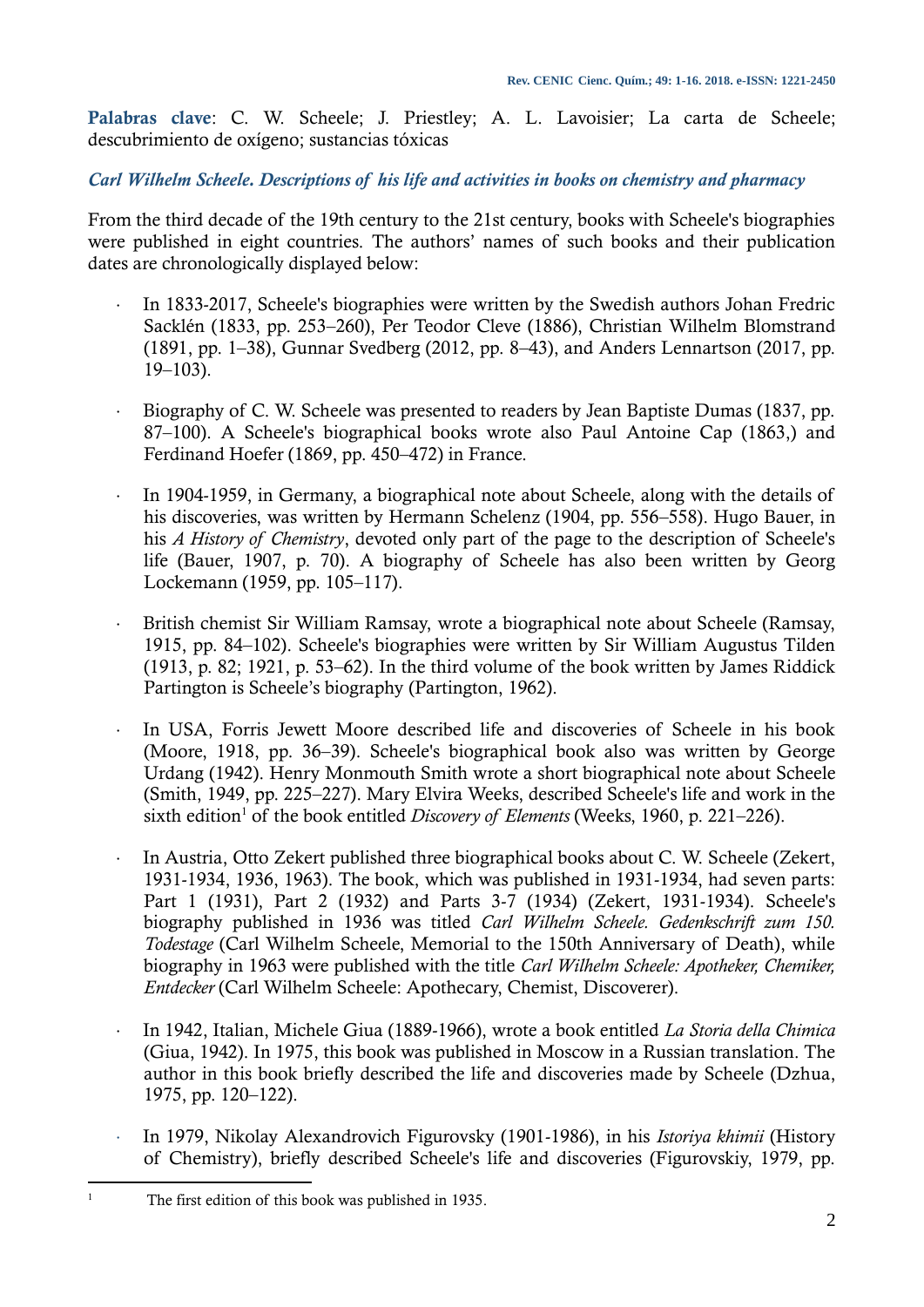# 55–57) in the Soviet Union.

1

# *Priestley or Scheele. The priority for the discovery of oxygen in books published in 1892-2009*

In 1892, the book entitled *Carl Wilhelm Scheele. Nachgelassene Briefe und Aufzeichnungen* (Carl Wilhelm Scheele. Posthumous Letters and Records) was published by the geologist, mineralogist and traveler Adolf Erik Nordenskiöld  $(1832-1901)^2$ , with many of Scheele's letters, and extracts from his laboratory notebooks. Forris Jewett Moore (1867-1926), professor of Organic Chemistry in the Massachusetts Institute of Technology (USA), wrote in his book entitled *A History of Chemistry* about Nordenskiöld's book: "We now know from the notebooks first published long after his [Scheele] death that he prepared the latter element [oxygen] in three or four different ways before the famous experiments of Priestley in 1774" (Moore, 1918, p. 37).

Prior to 1892, the authors of chemical books considered English chemist Joseph Priestley (1733-1804) to be the main discoverer of oxygen. For example, in 1855, Lord Henry Brougham (1778-1868) in his book entitled *Lives of Philosophers of the Time of George III wrote*: "Oxygen gas had been discovered, in August, 1774, by Priestley, and soon after by Scheele without any knowledge of Priestley's previous discovery" (Brougham, 1855, p. 10).

Chemistry historian Ernst von Meyer (1847-1916), professor of chemistry in the Technical High School in Dresden (Germany), in the book entitled *A History of Chemistry from Earliest Times to The Present Day*, which was published in London in 1898, provided readers an information about the discovery of oxygen by Priestley and Scheele as well as about Scheele's laboratory notebooks:

The journals already alluded to make it clear that as early as 1771-1773, *i.e*. during the years of his sojourn at Upsala [Uppsala], Scheele prepared oxygen by heating black oxide of manganese [manganese dioxide] with sulphuric or arsenic acid, and also from nitrates and from the oxides of mercury and silver [mercury and silver oxides], and noted its characteristics clearly. Priestley, who likewise observed the gas at about the same time, without, however, recognising its peculiar nature, (…) first isolated it for certain on August 1st, 1774, by heating red oxide of mercury [mercury oxide]; and, as he published his results earlier than Scheele, he has hitherto been regarded as the first discoverer of oxygen, whereas we now know the converse to be the case. Both observed that this gas was capable of supporting combustion and respiration in an intensified degree (Meyer, 1898, p. 131).

In 1900, in Edinburgh (Scotland) was published a book written by Albert Landenburg (1842- 1911), professor of Chemistry in the University of Breslau, Germany (now, Wrocław, Poland), entitled *Lectures on the History of the Development of Chemistry since the Time of Lavoisier*. Landenburg knew that A. E. Nordenskjöld even endeavours to prove that the priority belongs to Scheele rather than to Priestley, but he did not agree with that. In his book:

Priestley discovered oxygen in 1771. He isolated and examined it, and the priority of the discovery is his. He published a detailed account of it in 1775. (…) Scheele's investigation appeared two years later<sup>3</sup>, but it has been shown that his experiments were

<sup>&</sup>lt;sup>2</sup> The Arctic Voyages of A.E. Nordenskiöld in 1858-1879 were described by Alex Leslie in 1879. The book also contains Nordenskiöld's autobiographical sketch (Leslie, 1879, pp. 1–39).

<sup>3</sup> In 1777, Scheele published the results of his investigation on air, oxygen and combustion at Uppsala and Leipzig in a book entitled *Chemische Abhandlung von der Luft und dem Feuer* (Chemical Treatise on the Air and the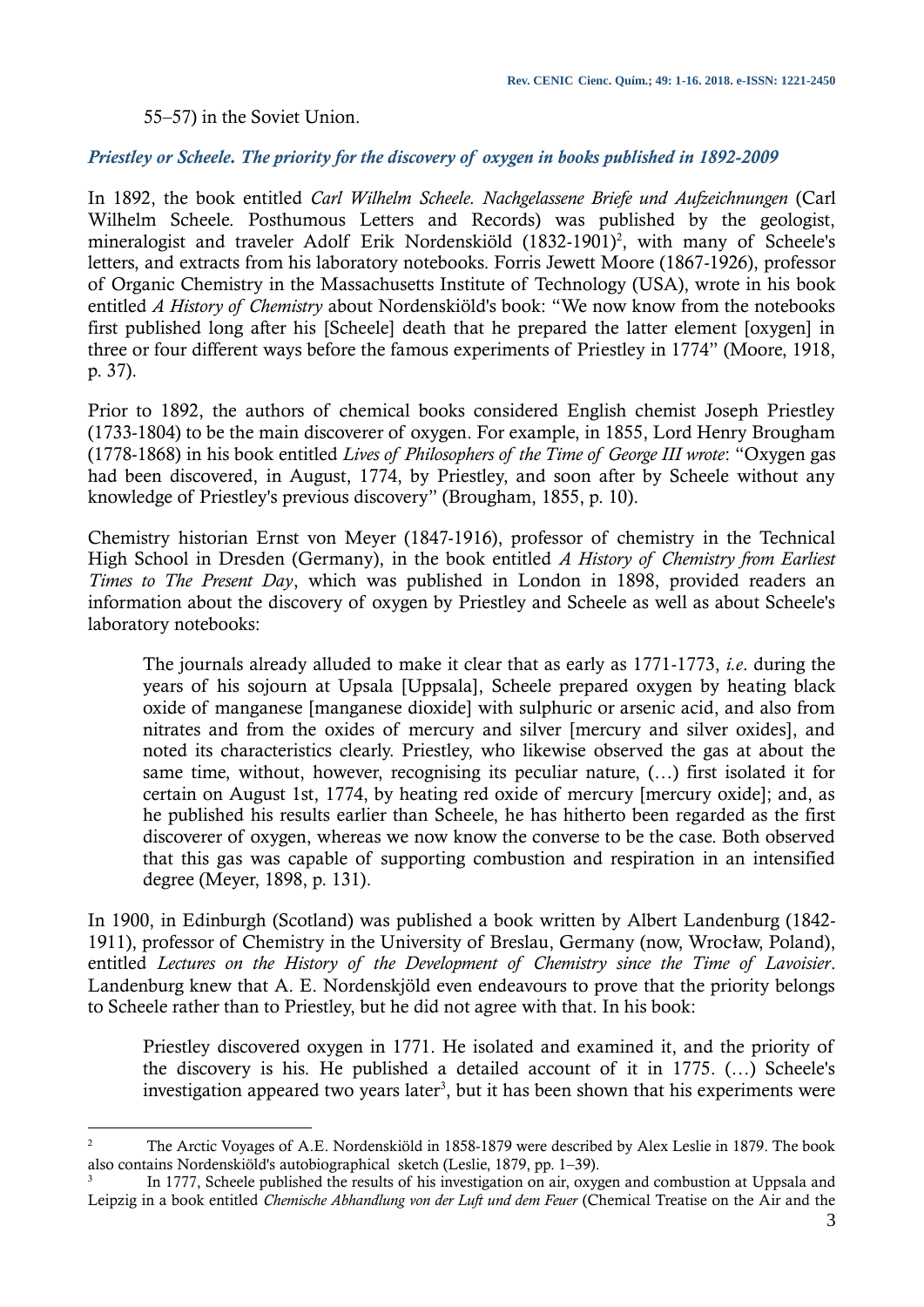independent of and nearly simultaneous with those of Priestley. (…) Both chemists employed almost similar methods for its preparation. They obtained it from mercuric oxide, pyrolusite<sup>4</sup>, minium [lead oxide]<sup>5</sup>, nitre [potassium nitrate]<sup>6</sup>, etc. (Landenburg, 1900, pp. 16–17).

In the fourth corrected and improved German edition of this book, from 1907, and Russian translation of this book from 1917, information about the discovery of oxygen by Priestley and Scheele was corrected by Landenburg.

Priestley discovered the oxygen gas on August 1, 1774; he isolated and examined it; but a few months before Scheele had already made the same discovery, so that he deserves the priority (...) However, Priestley's observations have been published before those of Scheele, so that he is usually considered the discoverer of oxygen (Landenburg, 1907, p. 17; 1917, p. 16).

Chemistry historian Karl Hugo Bauer (1874-1944), from Royal Technical Institute in Stuttgart (Germany), was the author of the book published in London in 1907, entitled *A History of Chemistry*. He wrote in this book:

Complete clearness in this connexion was brought by the discovery of oxygen, which was isolated by Priestley on August 1, 1774, and also independently, by another method, by Scheele about the same time. Priestley prepared it first by heating mercuric oxide, and afterwards also, as a check upon his experiments, by heating red lead. He recognized oxygen as a gas not absorbed by water, and capable of supporting extraordinarily vigorous combustion. Scheele's starting-point for the preparation of oxygen was black oxide of manganese, which he heated with phosphoric or sulphuric acid. He also found that the gas evolved on heating saltpetre is identical with that obtained from manganese dioxide. The further investigations which he carried out with this gas soon led to its recognition as the substance which was the active principle in respiration and combustion. Its discoverers, however, did not agree with this view. We have already seen that both Priestley and Scheele were supporters of Stahl's phlogistic theory till their deaths, and so it is not remarkable that they explained the reactions of this gas also in that way. From Priestley it obtained the name of ' dephlogisticated air,' while Scheele called it 'fire-air' (Bauer, 1907, p. 71–72).

In 1915, Sir William Ramsay (1852-1916) in the third chapter of the book entitled *The Gases of the Atmosphere. The History of Their Discovery*, wrote that Scheele should be given priority for the discovery of oxygen.

Fire) (Scheele, 1777). Chemistry historian Paul Walden (1863-1957), honorary professor of the Tübingen University (Germany), wrote about it in German, but the translation into English is as follows: "(The publication of these studies, which had probably been completed in 1774, was delayed at the time of going to print in Uppsala and Leipzig.) The great LAVOISIER praised SCHEELE "for his extraordinary efforts because of the variety of his interesting experiments and the simplicity of his apparatuses and the accuracy of the results obtained" (Walden, 1952, p. 19–20). Anders Lennardson in his *The Chemical Works of Carl Wilhelm Scheele* described in more detail the delay in the publication of this book. "Scheele did not start to write his oxygen manuscript until 1775, and it was sent to the publisher, Magnus Swederus, in late December 1775 or early January 1776. Unfortunately, Swederus and the printer, Johan Edman, were very slow and the printing ... was not finished until August 1777" (Lennardson, 2017, p. 8).

<sup>&</sup>lt;sup>4</sup> "Scheele, in 1774, described the properties of the mineral "manganese," now known as pyrolusite or black oxide of manganese,  $MnO<sub>2</sub>$ " (Lowry, 1915, p. 229).

 $5$  "red lead" (Lowry, 1915, p. 47).

<sup>6</sup> *Ibid*, p. 47.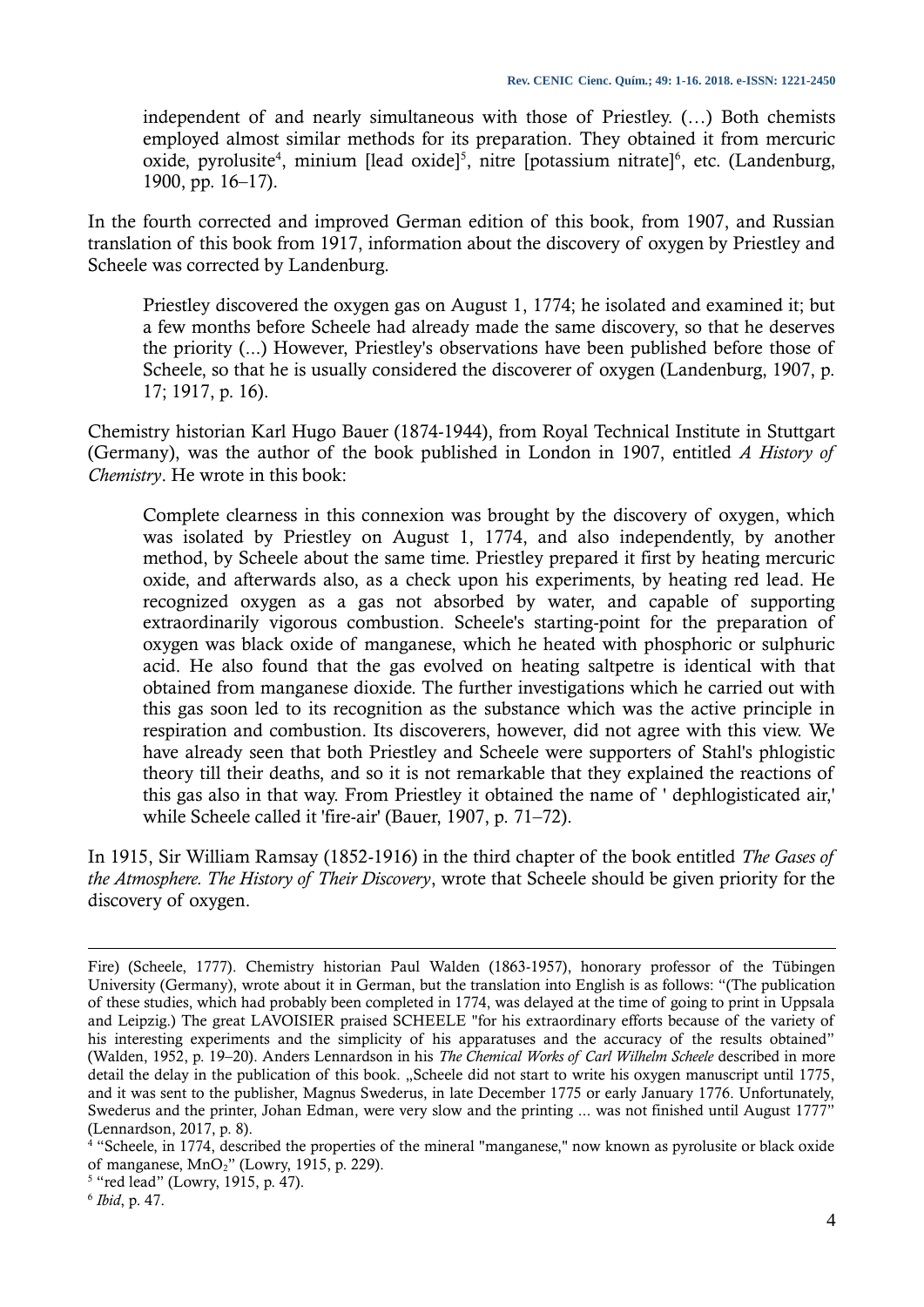The discovery of oxygen was made nearly simultaneously by Priestley and Scheele, though it appears from the recent publication of Scheele's laboratory notes by Baron Nordenskjöld that Scheele had in reality anticipated Priestley by about two years. His researches, however, were not published until a year after Priestley had given to the world an account of his experiments (Ramsay, 1915, p. 69–70).

In 1920, in London a second edition of the book entitled *A History of Chemistry from the Earliest Times* was published. The author of this book was English chemist James Cambell Brown (1843-1910), professor at the University of Liverpool. He wrote in this book that Scheele discovered oxygen almost at the same time as Priestley. "It must be borne in mind, however, that Scheele independently discovered oxygen about the same date as Priestley, although he did not publish his discovery until three years later" (Brown, 1920, p. 285).

Francis Preston Venable (1856-1934), American chemist, in his book entitled *History of Chemistry*, published in 1922, points to Priestley and Scheele as independent discoverers of oxygen, and Lavoisier as the one who overthrew the theories of phlogiston.

It was the discovery of oxygen that struck the death blow to the phlogiston theory. Strange to say it was discovered and identified in 1774 by Priestley and independently by Scheele, both of them phlogistics, who failed to grasp its bearing upon the phlogiston theory. In the hands of Lavoisier, the great Frenchman, it revealed the secret of combustion. Priestley visited Paris and showed Lavoisier how to prepare it by first heating mercury in the air until the red precipitate was formed. When this was placed under a bell-jar from which the air had been pumped and was heated, the original mercury was regained with liberation of a gas which would support combustion (Venable, 1922, pp. 36–37).

In the second half of the twentieth century, the priority of C. W. Scheele for the discovery of oxygen is no longer questioned by any historian of chemistry. This is confirmed by information available in books published in many countries, in different languages. For example, in 1983 in the Soviet Union, a book written by chemistry historian Yuriy Ivanovich Soloviev (b.1924)<sup>7</sup>, professor of chemical sciences, was published. This book entitled *Istoriya khimii. Razvitiye khimii s drevneyshikh vremen do kontsa XIX v. Posobiye dlya uchiteley*, (History of Chemistry. Development of Chemistry from Ancient Times to the End of the XIX Century. A Handbook for Teachers), contains, among other, information that Scheele received and described "fire air"<sup>8</sup> (oxygen) properties earlier than Priestley (Soloviev, 1983, p. 71).

In 1998, a book written by the French author Jean-Pierre Poirier entitled *Lavoisier. Chemist, Biologist, Economist* was published in English in Philadelphia (USA). Poirier, almost at the threshold of the 21st century, also gives Scheele the priority for the discovery of oxygen. "The list of competitors for the discovery of oxygen was not yet closed however. A modest Swedish researcher, Carl Wilhelm Scheele, had discovered it three or perhaps four year earlier" (Poirier, 1998, p. 76).

Irina Yakovlevna Mittova and Alexander Mikhailovich Samoilov, professors at the Voronezh

<sup>7</sup> It should be emphasized that Soloviev is the author of many Russian-language scientific biographies, including Swedish chemists Jöns Jacob Berzelius (1779-1848) and Svante August Arrhenius (1859-1927), Dutch chemist Jacobus Henricus van 't Hoff (1852-1911), German chemist Friedrich Wilhelm Ostwald (1853-1932) and British Chemist Sir William Ramsay (1852-1916).

<sup>8</sup> Scheele also called new air (oxygen) "vitriol air", "saltpetre air", "air purissima" or "principium salinum" (Oseen, 1942, p. 107,109, 113, 121; Walden, 1952, p. 22).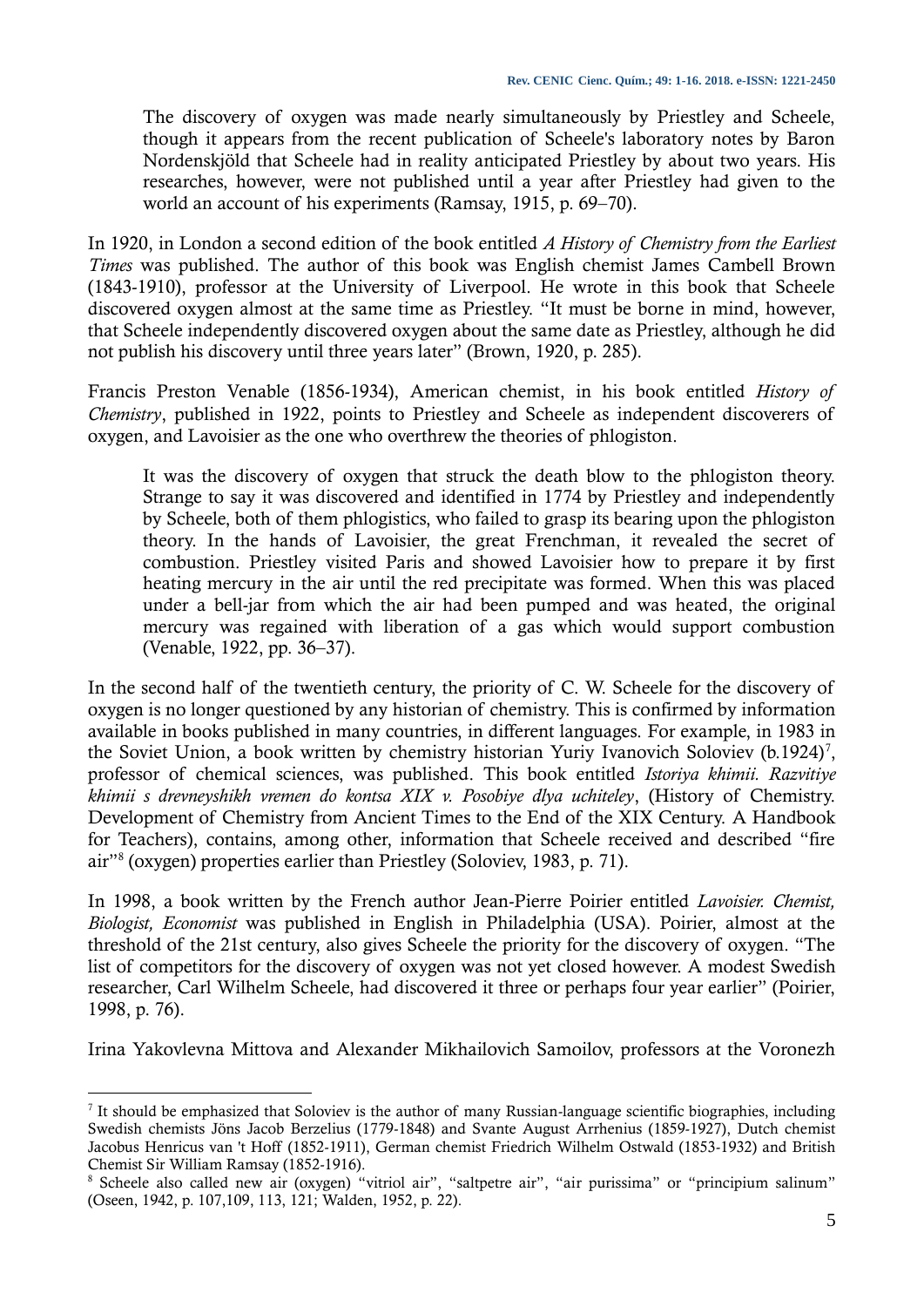State University (Russia), co-authored the book published in 2009, entitled *Istoriya khimii s drevneyshikh vremen do kontsa XX veka* (History of Chemistry from Ancient Times to the End of the 20th Century). They wrote about the priority of Scheele for the discovery of oxygen in Russian, but the English translation is as follows:

As shown by the historical analysis of the activity of natural scientists in the 18th century, in the discovery of oxygen, J. Priestly was overtaken by an outstanding Swedish chemist Carl Wilhelm Scheele. The Swedish scientist called the gas he received "fire air". Despite the fact that throughout his life Scheele remained a modest apothecary, in scientific knowledge he excelled many eminent academicians of the time (Mittova, Samoilov, 2009, pp. 220–221).

### *A letter from Scheele to Lavoisier written on September 30, 1774*

The letter written in Uppsala on September 30, 1774 by Scheele to Lavoisier, from the nineties of the nineteenth century, remains the object of interest of scientists due to its content. Édouard Grimaux (1835-1900), professor at the Polytechnic School in Paris, published on January 15, 1890, the original French version of this letter in the article entitled *Une lettre inedite de Scheele a Lavoisier* (An unpublished letter from Scheele to Lavoisier). In the letter, Scheele<sup>9</sup> asks Lavoiser to carry out an experiment involving the purchase of an "air fire" (oxygen) by means of burning glass. Scheele also asks for Lavoisier to inform him about the results of this experiment (Grimaux, 1890, pp. 1–2).

French chemist, Mrs. Josette Fournier, retired university professor, proposed to put this letter on the Internet. On the website *Mediachimie*, in short information about this letter, she wrote that it is "unique, touching and humble" (Fournier, 2018). The author of this article believes that after reading this letter, we should fully agree with it. A fragment of Scheele's letter to Lavoisier from September 30, 1774, translated from French to English, is as follows:

Sir, (…) Although I do not have the honor of being known by you, I am taking the liberty of thanking you very humbly. I desire nothing with as much ardor as to be able to show you (sic) my gratitude. (…) Because I do not have a big burning glass, please try it with yours this way. Dissolve silver in nitrous acid and precipitates it with alkaline tartrate [potassium carbonate], wash this precipitate, dry it, and reduce it [silver carbonate] with the burning glass in your machine fig.8; but because the air in this bell jar is such that the animals die in it and a part of the fixed air separates from the silver in this operation, it is necessary to put some quick lime [calcium oxide] in the water where one has putt the bell, so that this fixed air [carbon dioxide] joins faster with the lime. It is by this mean that I hope that you will see how much air is produced during this reduction, and whether a lighted candle can sustain the flame and the animals live within it. I will be infinitely obliged if you let me know the result of this experiment. I have the honor to be always with great esteem, Sir, Your very humble servant. At Upsale, September 30, 1774. C.W. Scheele (Grimaux, 1890, p. 1–2).

Figure 8, which Scheele mentions in his letter, is among many other drawings, at the end of the book by Lavoisier, entitled *Opuscules Physiques et Chimiques* (Physical and Chemical Opuscules). It illustrates the experiment carried out by Lavoisier with the minium (Lavoisier,

<sup>9</sup> In the introduction of the letter, Scheele wrote a few words of thanks for a book which Lavoisier sent him. "When Lavoisier published his *Chemical Opuscules*, which appeared in January 1774, he sent copies to a large number of scientists: Bergman, Scheele, Franklin, Guyton de Morveau, Priestley, etc., as well as to the French and foreign Societies" (Grimaux, 1890, p. 1).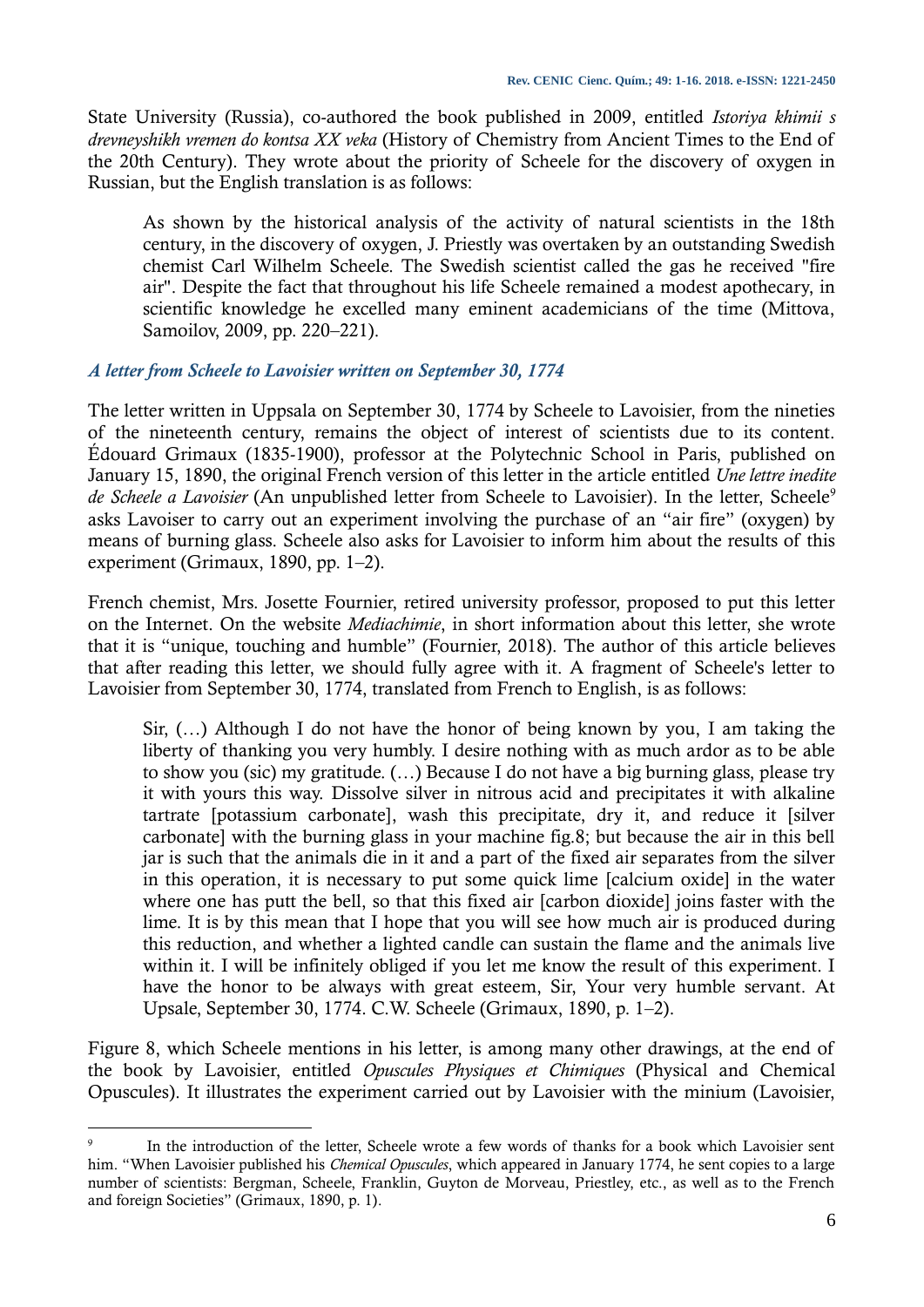1774, (pp. 256–265). Lavoisier used in it, the big burning glass, made by Tchirnausen (Tschirnhaus)<sup>10</sup>, belonging to Mr. Count de la Tour d'Auvergne<sup>11</sup> (Lavoisier, 1774, p. 257).

In 1957-2015, several authors wrote about Scheele's letter to Lavoisier, dated September 30, 1774. In 1957, chemist Uno Boklund (1897–1975) wrote about this letter in the article entitled *A lost letter from Scheele to Lavoisier* (Boklund, 1957, pp. 39–62). Also historian of science William Arthur Smeaton (1925-2001) wrote about this letter in *History of Science* in 1963 (Smeaton, 1963, p. 54). The final part of this letter, in English translation, quotes Daniel L. Gilbert (1925-2000), scientist from the Laboratory of Biophysics at National Institutes of Health, Bethesda (Maryland, USA), in his book entitled *Oxygen and Living Processes. An Interdisciplinary Approach* published in 1981 (Gilbert, 1981, p. 12). In 1984, Anthony R. Butler in his article in *Chemistry in Britain*, informed the readers about this letter (Butler, 1984, pp. 617–619). James L. Marshall and Virginia R. Marshall, from Department of Chemistry at University of North Texas, Denton (USA), also wrote about this letter (Marshall, Marshall, 2005, p. 13). In their article, the authors confirmed the fiction of information appearing in the literature, about the fact that Madame Lavoisier "intercepted Scheele's letter but hid it from him" (Marshall, Marshall, 2005, p. 13). The full text of this letter, in English, was quoted in 2014 by John B. West, professor of Medicine and Physiology, from School of Medicine at University of California San Diego (California, USA), in his article entitled *Carl Wilhelm Scheele, the discoverer of oxygen, and very productive chemist* (West, 2014, pp. L813–L814). The reader will find this letter also in West's book entitled *Essays on the History of Respiratory Physiology* (West, 2015, p. 118-119).

Jean-Pierre Poirier in his *Lavosier. Chemist, Biologist, Economist*, briefly described the contents of this letter using modern chemical language:

On September 30, 1774 Scheele thanked Lavoisier for the book and suggested a protocol for producing a large quantity of fire air using burning glasses. It required dissolving silver in nitric acid, precipitating it by using potassium carbonate, washing and drying the precipitate of the silver carbonate and then subjecting it to the fire of the burning glass, taking the precaution of placing a little quick lime under the ball jar to absorb the fixed air discharged during the operation" (Poirier, 1998, pp. 77–78).

He also informed the reader that Scheele's letter remained unanswered.

<u>.</u>

Lavoisier received Scheele's letter on October 15, 1774, but he did not answer it. (…) He was undoubtedly very busy, but it seems to be a weak excuse for a man who was usually so punctual in his correspondence. The Swedish historians of sciences have still not forgiven him for what was much more than simple rudeness. It is difficult to disagree with them, wrote Poirier (1998, p. 78).

<sup>&</sup>lt;sup>10</sup> Ehrenfried Walther von Tschirnhaus (1651–1708), Count of Kieslingswalde and Stolzenberg was born on April 10, 1651 in Kieslingswalde in Saxony (now, Sławnikowice, Poland), on the estate, which his family had owned for 400 years. In between 1676 and -1679, Tschirnhaus first went to France and then to Italy. During this period of his life, he was particularly interested in using mirrors and lenses to produce high temperatures necessary for melting metals and minerals. Most of the time he participated in joint experiments with François Villette (1621-1698) in Lyon (Smeaton, 1987, p. 265), Athanasius Kircherem (1602-1680) in Rome and Manfredo Settala (1600–1680) in Milan. In 1679-1692, the Tschirnhaus was in a family estate. His passion at the time was mathematics. He also devoted a lot of time to the production of large burning glasses. He also carried out experiments using these glasses (Kracht, Kreyszig, 1990, pp. 21–22; Sztejnberg, 2016).

<sup>&</sup>lt;sup>11</sup> Count Théophile Malo Correct de la Tour d'Auvergne (1743-1800) was the owner of a big burning glass, made by Tschirnhaus. It was about 33 inches (89 cm) in diameter (Poirier, 1998, s. 54; Smeaton, 1987, p. 266).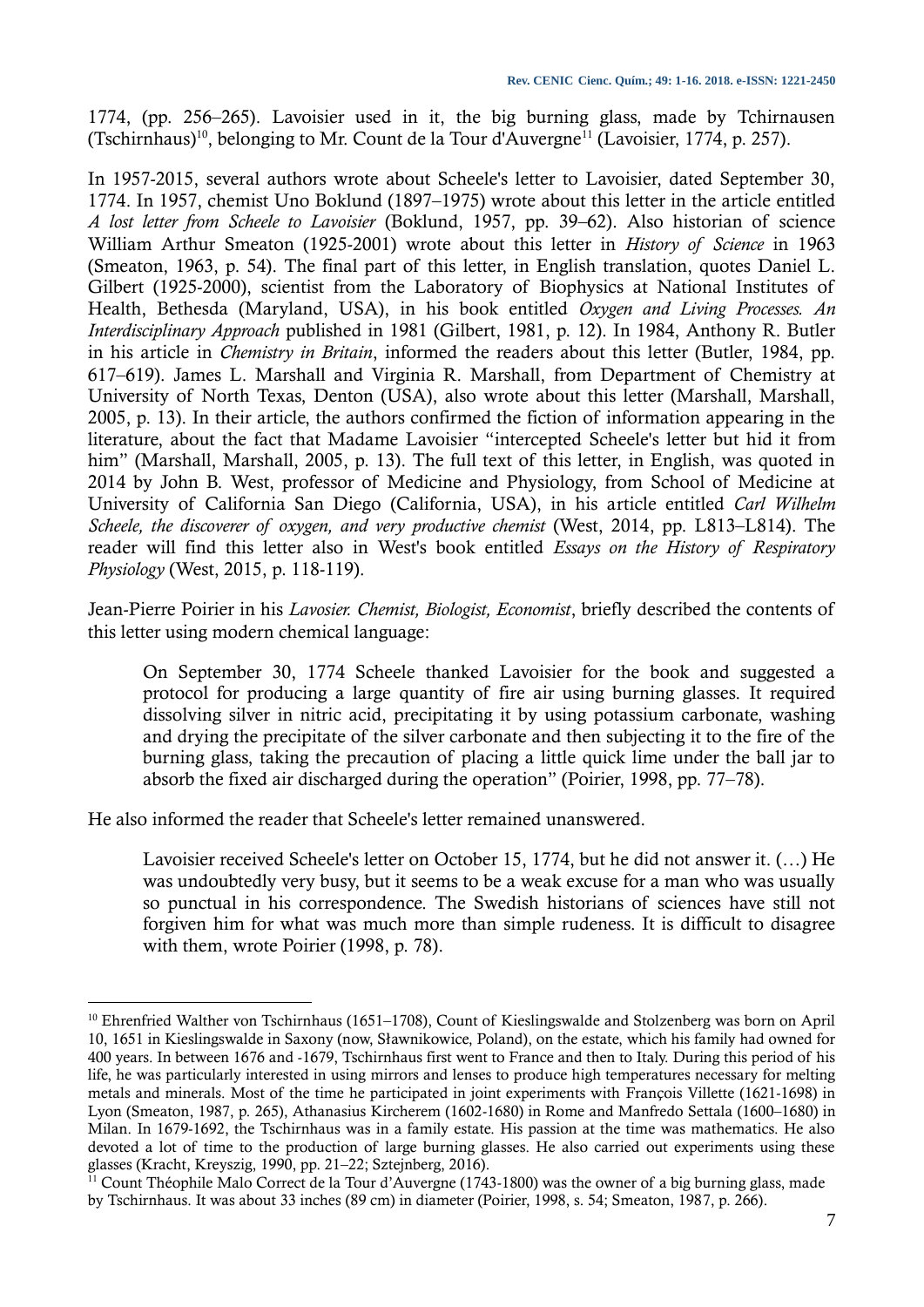#### *Scheele's disease and premature death*

1

Thomas Thomson (1773-1852) was a professor of Chemistry in the University of Glasgow. In the second volume of his book, published in 1830, entitled *The History of Chemistry*, briefly described the causes of Scheele's premature death. Thomson also provides the reader with information about the widow of his predecessor<sup>12</sup>, Sara Margaretha Pohl (1751-1793), whom Scheele married, on May 19, 1786.

Scheele fell at last a sacrifice to his ardent love for his science. He was unable to abstain from experimenting, and many of his experiments were unavoidably made in his shop, where he was exposed during winter, in the ungenial climate of Sweden, to cold draughts of air. He caught rheumatism in consequence, and the disease was aggravated by his ardour and perseverance in his pursuits. When he purchased the apothecary's shop in which his business was carried on, he had formed the resolution of marrying the widow of his predecessor, and he had only delayed it from the honourable principle of acquiring, in the first place, sufficient property to render such an alliance desirable on her part. At length, in the month of March, 1786, he declared his intention of marrying her; but his disease at this time increased very fast, and his hopes of recovery daily diminished. He was sensible of this; but nevertheless he performed his promise, and married her on the 19th of May, at a time when he lay on his deathbed. On the 21st, he left her by his will the disposal of the whole of his property; and, the same day on which he so tenderly provided for her, he died (Thomson, 1830, p. 62).

About rheumatism, which attacked C.W. Scheele, as well as his early death, also wrote Sir William Augustus Tilden in the book entitled *Famous Chemists*. *The Men and Their Work*.

Up to the age of thirty-five Scheele had enjoyed good health, but he then began to suffer attacks of rheumatism, probably due to exposure to cold in the shed which served as laboratory during the earlier months of his life in Köping. In the autumn of 1785, however, he was attacked with a more persistent disorder of a similar kind, which in a letter he ascribed to gout, "the trouble of all apothecaries." Notwithstanding the pain he suffered, and the frequent fits of despondency which he found even more hard to bear, he still worked on, and in February, 1786, he sent to the Academy a memoir on gallic acid. In March he was recording his observations on the decomposition of nitric acid in sunlight: "I shall repeat these experiments in the summer, and then we shall see how they turn out." But he never saw that summer. His illness, accelerated by a complication of disorders, ended his life on May 26, 1786. The work of the great investigator was thus brought to a close before he had reached his forty-fourth year (Tilden, 1921, p. 60).

Torvard Claude Laurent (1930-2009), who worked before he died as a scientist in Department of Medical Biochemistry and Microbiology at University of Uppsala (Sweden), wrote in the article with the title *What Did Carl Wilhelm Scheele Look Like?*, that Scheele died, "probably due to heart failure caused by rheumatic fever" (Laurent, 2015, p. 37). Another possible cause of Scheele's premature death was given by Johan Fredric Sacklén (1763-1851) in 1833. In his *Sveriges apotekare-historia*, he wrote in Swedish that Scheele was in good health until he was 36 years old. Then it began to worsen as a result of hard work "in cold and drastic pharmacies and laboratories; at the end of the autumn of 1785 he got an embarrassing gout plague and died in Köping 1786 d. May 21" (Sacklén, 1833, p. 256).

<sup>12</sup> Scheele's predecessor was Hinrich Pasher Pohl (1732-1775). Pohl married a 20 year-old Sara Margaretha Sonneman (1751-1793) on December 12, 1771. Sara Margaretha was Pohl's second wife. His first wife, Maria Molin, died in 1769 at the age of 31 (Sacklén, 1833, p. 253).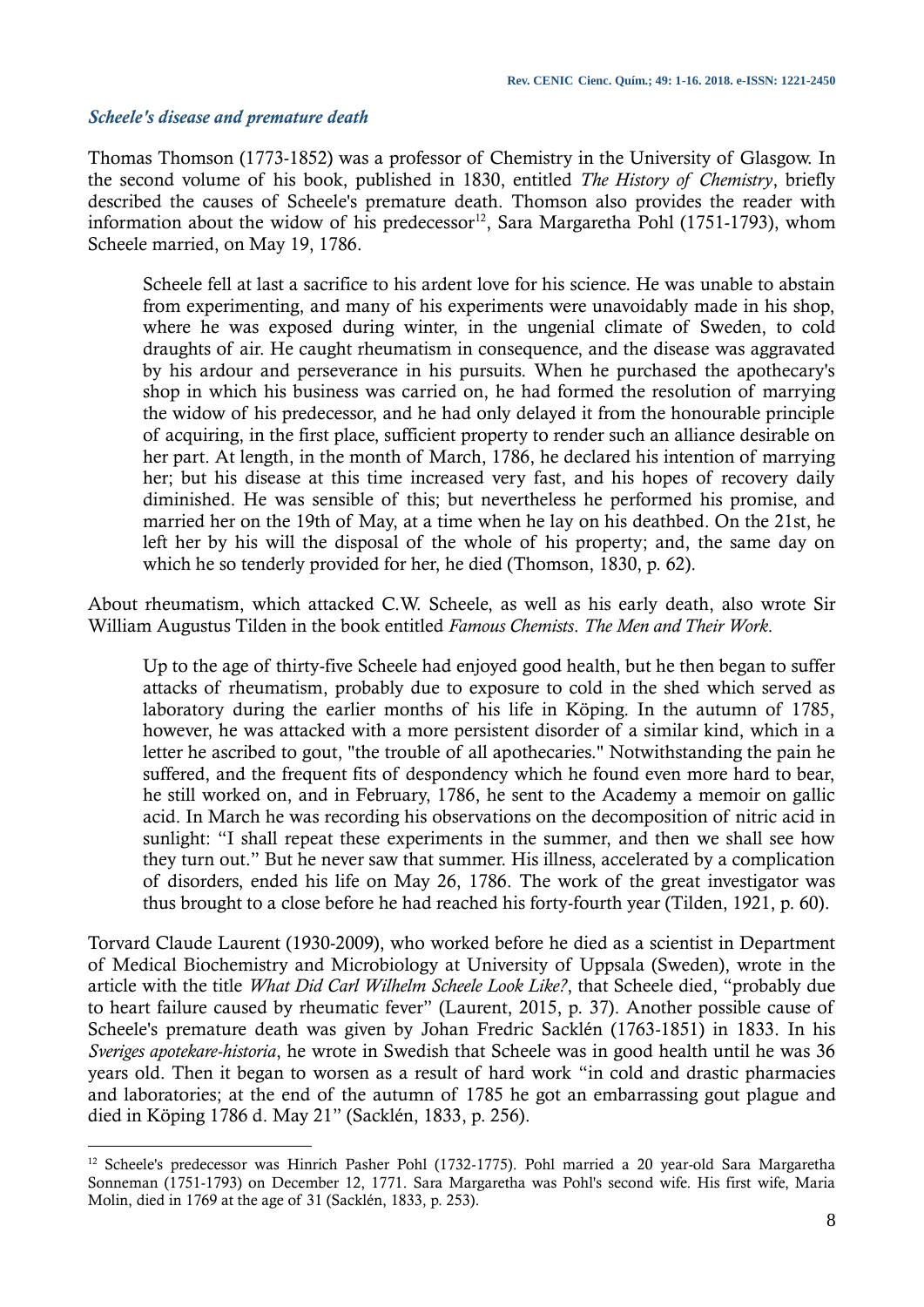Jaime Wisniak in an article with a biography of Scheele, published in 2009, wrote:

He suffered badly from rheumatism and gout; although the nature of his final illness is not known, it is very probable that it was related to a long-term exposure to highly toxic substances such as arsenic acid and hydrogen cyanide. As other chemists of his time, he practiced testing and smelling the different substances he prepared (Wisniak, 2009, p. 166).

Gunnar Svedberg, like Wisniak, wrote about the exposure of Scheele to a very toxic chemical substance: "his premature death at the age of 43 may have been caused by hydrogen cyanide" (Svedberg, 2012, p. 41). John B. West gave one more reason for Scheele's premature death, and like Wisniak and Svedberg, he wrote about the exposure of Scheele to various toxic chemicals. West listed more toxic substances than the previously mentioned authors.

In 1785, Scheele became ill with symptoms of renal disease. A short time later he developed a disease of the skin although its nature is not clear. (…) Scheele had developed a habit of tasting various chemicals that he worked on. Since these included arsenic, lead, and other toxic materials, it has been suggested that these were a factor in his demise (West, 2014, p. L816; 2015, pp.122–123).

# *Opinions about C.W. Scheele expressed by chemists between 1819 and 1942*

British chemist Sir Humphry Davy (1778-1829) in his book entitled *Elements of Chemical Philosophy* characterized Scheele in the following way:

Scheele possessed in the highest degree the faculty of invention; all his labours were instituted with an object in view, and after happy or bold analogies. He owed little to fortune or to accidental circumstances: born in an obscure situation, occupied in the duties of an irksome employment, nothing could damp the ardour of his mind or chill the fire of his genius: with very small means he accomplished very great things. No difficulties deterred him from submitting his ideas to the test of experiment. Occasionally misled in his views, in consequence of the imperfection of his apparatus, or the infant state of the inquiry, he never hesitated to give up his opinions the moment they were contradicted by facts. He was eminently endowed with that candour which is characteristic of great minds, and which induces them to rejoice as well in the detection of their own errors, as in the discovery of truth. His papers are admirable models of the manner in which experimental research ought to be pursued; and they contain details on some of the most important and brilliant phænomena of chemical philosophy (Davy, 1812, p. 38–39).

A beautiful text of praise in honor of Scheele was written by John Gorham (1783-1829), member of the American Academy, professor of Chemistry at Harvard University, Cambridge (USA), in a book entitled *The Elements of Chemical Science*, published in Boston.

It was not the least of his merits that he perceived and fostered the rising genius of Scheele. Born in a humble station of life, this admirable man rose by his own industry and powers of mind to the highest rank among the chemists. Engaged at an early period of his life in the study of the science, he devoted to it all his thoughts, and may be said to have lived in his laboratory. (…) The labours of this great chemist were immense. Though he died at the early age of 44 years, he made more discoveries, and brought to light a greater number of important facts, than any chemist of a former, and perhaps also of a succeeding age. He first pointed out the nature of manganese; he obtained and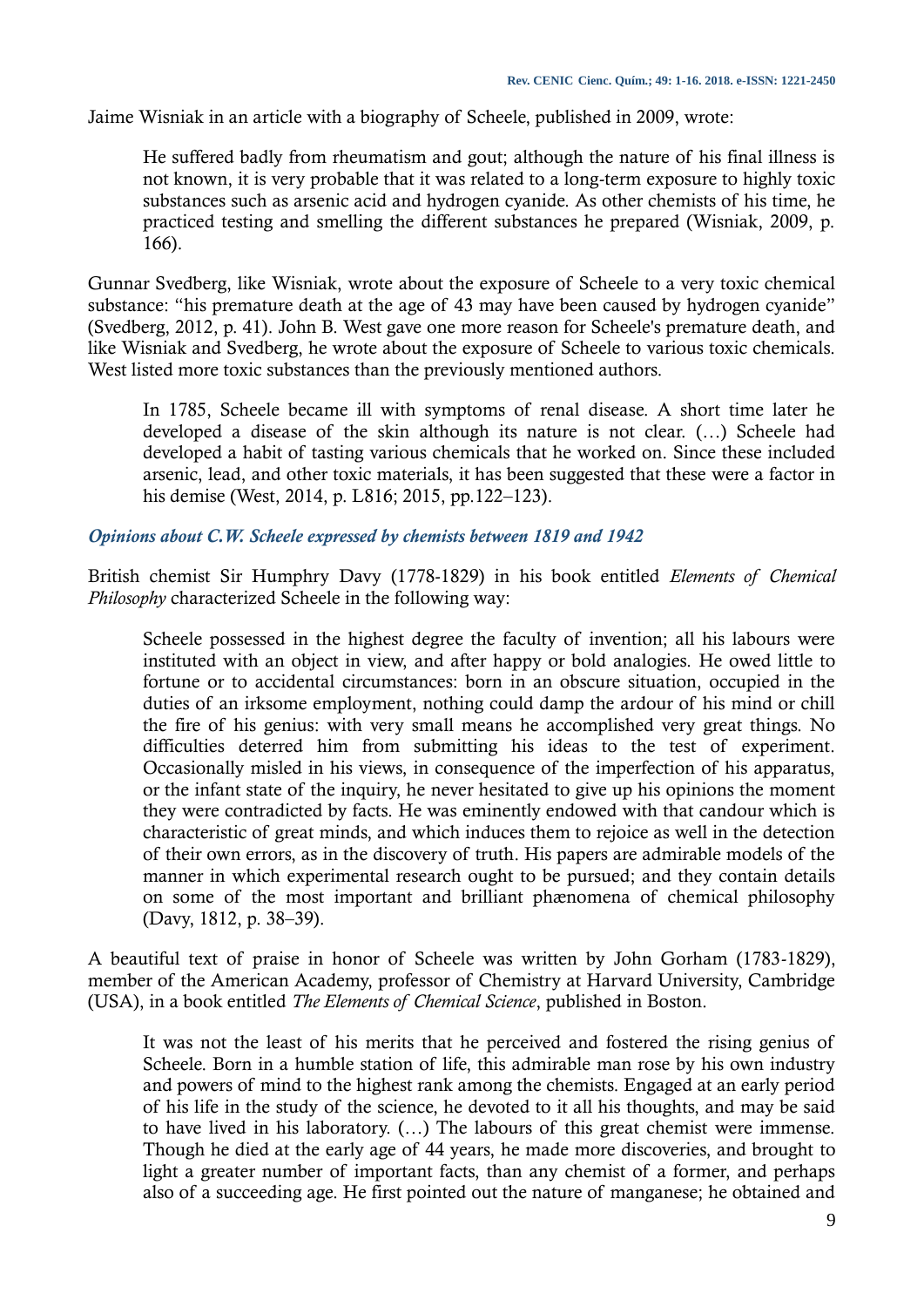demonstrated the nature of oxy-muriatic gas, or chlorine; developed the properties of barytes, and was the discoverer of oxygen and azote. The knowledge of the nature of tungsten, of molybdena, prussian blue, and a number of the important vegetable acids, we also owe to his sagacity. Besides all these, his Treatise *on Fire and Air* contains most of the important facts which are now known on the subject of *Radiant Heat*, and the chemical action of light; and the details of the experiments by which he arrived at the discovery, both of *Empyreal air*, or oxygen gas, and of *Foul air*, or azote (Gorham, 1819, p. XXIX–XXX).

Very interesting opinions about C. W. Scheele were given in chemical literature also by many other chemists and chemistry historians. One of them was Thomas Thomson. In his *The History of Chemistry*, he wrote about several of his advantages:

I have already observed, that we are under obligations to Bergman<sup>13</sup>, not merely for the improvements which he himself introduced into chemistry but for the pupils whom he educated as chemists, and the discoveries which were made by those persons, whose exertions he stimulated and encouraged. Among those individuals, whose chemical discoveries were chiefly made known to the world by his means, was Scheele, certainly one of the most extraordinary men, and most sagacious and industrious, chemists that ever existed (Thomson, 1830, p. 53).

In 1886, in Sweden, Per Teodor Cleve (1840-1905) in his *Carl Wilhelm Scheele: ett minnesblad på hundrade årsdagen af hans död* (Carl Wilhelm Scheele: A Memory Sheet on the Centenary of His Death) wrote in Swedish his opinion about Scheele. A translation into English is as follows:

It is amazing that one man who did not reach the age of 43, during his short life and with little help, could achieve so much, conducting deeply involved research in all areas of chemistry. Thanks to these discoveries, he became a man of honor, and he contributed the most to the respect and reputation that our country enjoys among nations that promote research, expand knowledge and contribute to the development of humanity (Cleve, 1886).

Jean-Baptiste Dumas (1800-1884), in his book published in 1837, entitled *Leçons sur la philosophie chimique* (Lessons on the Chemical Philosophy), wrote in French about Scheele. A translation is as follows:

His skill made up for everything, and with limited equipment, he knew how to make the most delicate experiments, isolate the best hidden bodies, produce the most unexpected compounds and to rise to the most important discoveries. Nature seemed to want to console him for the misfortunes inflicted on him by men, and to delight in sharing with him its most beautiful secrets. He did not touch a body without making a discovery (Dumas, 1837, p. 94).

In 1863, Paul Antoine Cap (1788-1877) in his *Scheele, chimiste suédois: étude biographique* (Scheele, Swedish Chemist: Biographical Study) listed several personality characteristics of Scheele. He saw in him person a humble, persistent, with great talent, a true scientist with a large number of important discoveries. Scheele, in his opinion "was great and famous in the eyes of all without ever being in his own eyes" (Cap, 1863, p. 8).

<sup>&</sup>lt;sup>13</sup> Torbern Bergman (1735-1784) was professor of chemistry at Uppsala University (Sweden).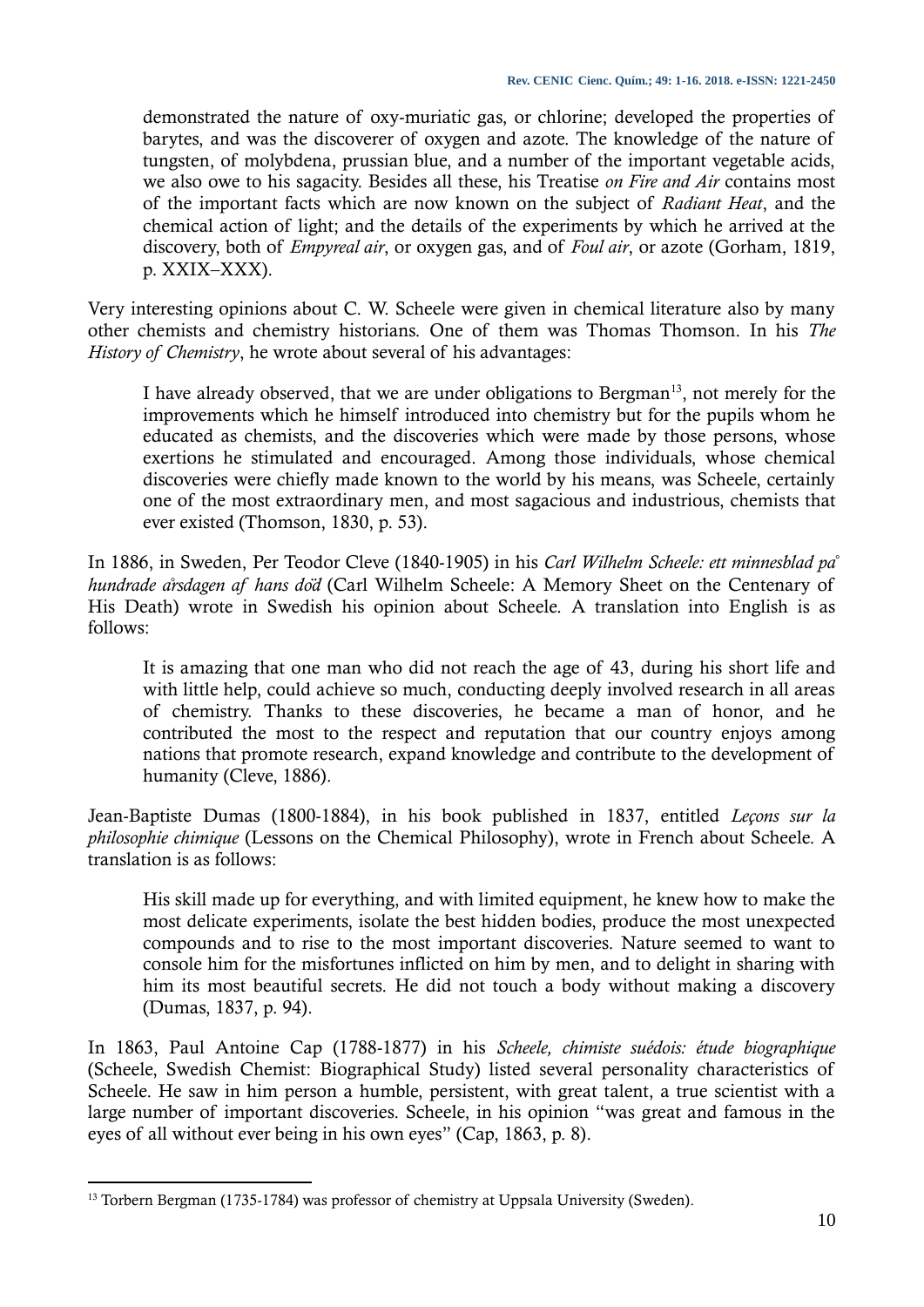According to Ferdynad Hoefer (1811-1878), Scheele was an outstanding experimenter. In his book entitled *Histoire De La Chimie*, he wrote in French, but the English translation is as follows: "Few chemists had yet penetrated so far into the secrets of nature as Scheele. He had the genius of discoveries [Il avait le génie des découvertes]; no detail escaped his searching gaze" (Hoefer, 1869, p. 450).

George Rantoul White, Instructor in Chemistry at Phillips Exeter Academy (USA) in his *An Elementary Chemistry* rated Scheele's work highly:

*A remarkable power of observation, an extreme diligence, and an ability to plan experiments* which should bear directly on the question in hand and give decisive results in the quickest and simplest way, have given Scheele a high rank among chemists of all lands and all times (White, 1894, p. 152).

In 1898, Ernst von Meyer in his *A History of Chemistry from Earliest Times to the Present Day* wrote very favourably about Scheele:

Karl Wilhelm Scheele will remain for all time one of the most distinguished of chemists; and his fame is not lessened by the fact that he continued all his life through a zealous supporter of the phlogistic doctrine. In spite of this fact, of the unfavourable conditions under which he lived, and of the short span of his life, he contributed to chemistry a wealth of new observations many of them discoveries of supreme value which furnished a rich mine for the experimental work and theoretical discussions of future generations (Meyer, 1898, p. 125).

At the end of a short biographical note, Meyer listed some of the personality traits characteristic for Scheele:

It is not merely as an investigator and discoverer, but as a high-principled and unassuming man, that Scheele merits our warmest admiration. His aim and object was the discovery of the truth. The letters of the man reveal to us in the pleasantest way his high scientific ideal, his genuinely philosophic temper, and his simple mode of thought. "It is the truth alone that we desire to know, and what joy there is in discovering it!" With these words he himself characterises his own efforts (Meyer, 1898, p. 126).

George Augustus Cornish (1872-1960) in his book entitled *The Ontario High School Chemistry*, published in 1917, highly appreciated Scheele's experimental skills.

He was apprenticed at fourteen to an apothecary in Gothenburg. Later he was proprietor of a pharmacy at Köping. Despite a life of constant hardship, the record of his discoveries is unparalleled. Most of his work was accomplished at the end of busy days, in narrow chambers, with apparatus of his own inventing; but the spirit within him was unquenchable. He stands unique among experimental investigators, his dexterity in manipulation being unsurpassed (Cornish, 1917, p.156).

Henrik Gustaf Söderbaum (1862-1933) in his *Some notes of Carl Wilhelm Scheele* wrote:

Scheele had no university education and no very extensive learning, and for the greater part of his life he had to work under unfavourable external circumstances and to content himself with the simplest resources. But he made up for these drawbacks by a wonderful power of observation and an unappeasable thirst for knowledge, which, in combination with indefatigable endurance, led him to an unprecedented mastership in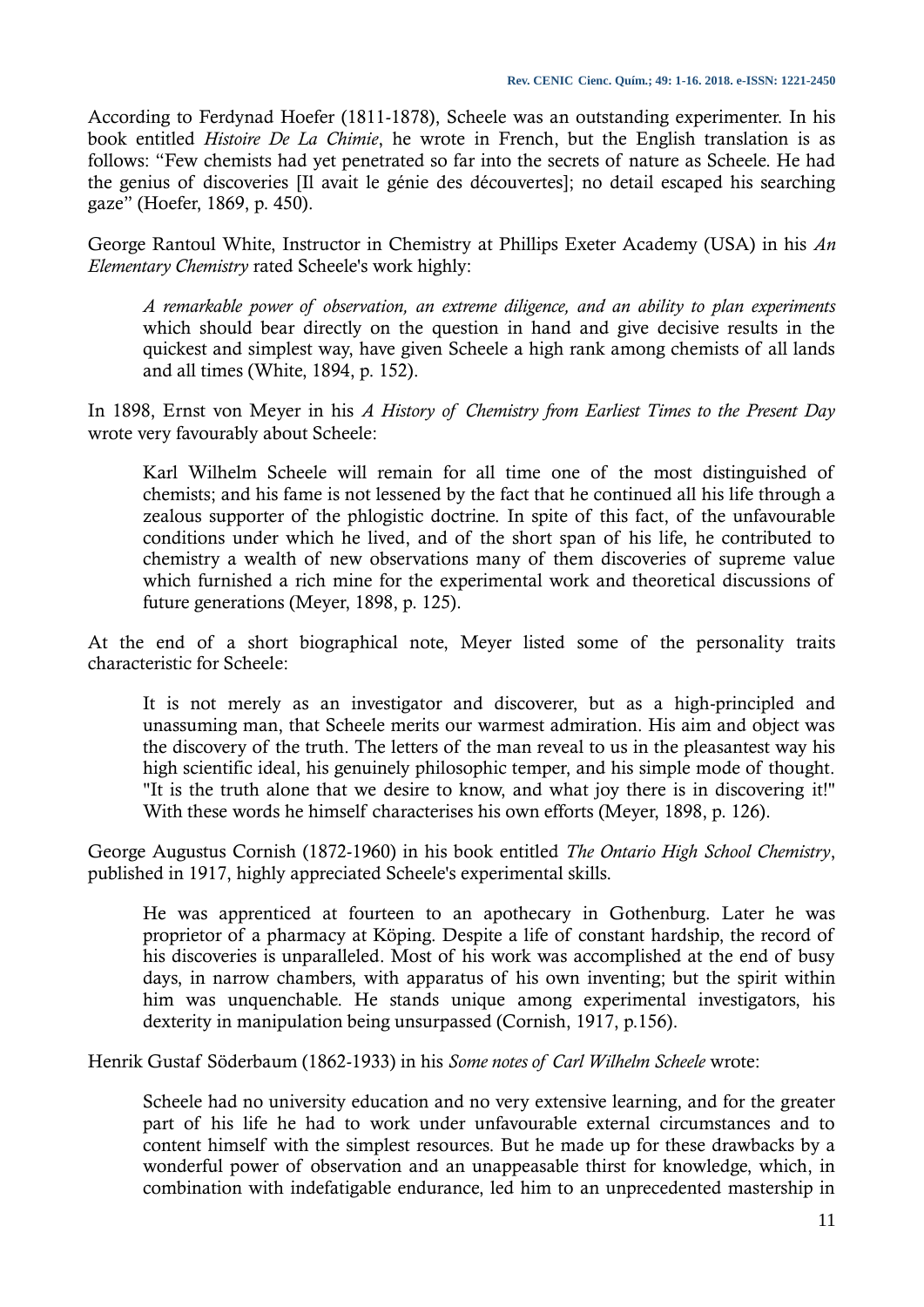the art of chemical work (Söderbaum, 1926, p. 66).

Ralph Edward Oesper (1886-1977) wrote about Scheele:

Although Scheele's fame rests upon his remarkable genius for discovering and isolating new elements and compounds, it must not be forgotten that he was a lifelong practitioner of pharmacy. Apprenticed to this profession, by his own choice, when not yet fifteen he remained true to this calling even after he had earned an international reputation as a chemist. Glittering offers from the court, from the scientific center of his native country, from foreign rulers, from industrial corporations, all were unhesitatingly rejected. He preferred to pursue the easy tenor of his life as the proprietor of an apothecary shop in a small town. From this modest station in life he derived a high degree of satisfaction from a task well done and when his vocation permitted he worked at his beloved hobby, chemistry (Oesper, 1934, p. 483).

George Urdang (1882-1960), in his P*ictorial Life History of the Apothecary Chemist Carl Wilhelm Scheele* wrote: "The authority which Scheele enjoyed was so great, and his honesty and simplicity of character so obvious and disarming, that none of the usual scientific jealousies and quarrels ever touched him" (Urdang, 1942, cited by Weeks, 1960, p. 224).

# **CONCLUSIONS**

Obverse of the medal minted by the Royal Swedish Academy of Sciences in 1789, includes the Latin inscription: "Carolus Wilh. Scheele Chemicus" and the name of its creator - I. C. Wikman. On the reverse are the words: "*Ingenio stat sine morte decus*" (His genius makes his fame immortal) (Laurent, 2015, p. 37). The immortality of Scheele's fame is demonstrated by the fact that he is the object of interest of scientists in many countries in the world, including not only chemists and chemists historians, but also pharmacists and physicians. Scheele's biographies were written in the 19th and 20th centuries. Also in the 21st century, in the literature are bibliographic notes about him. It can be predicted that scientists, from next generations of humanity, will never forget about him and his achievements, and he will be admired, and his discoveries will be praised by scientists, also in the distant future.

### **REFERENCES**

Bauer, H. (1907). *A History of Chemistry*. London: Edward Arnold.

Berthelot, M. (1902). *La Révolution Chimique: Lavoisier; ouvrage suivi de notices et extraits des registres inédits de laboratoire de Lavoisier*. (Deuxiéme Edition). Paris: Félix Alcnan, Éditeur.

Boklund, U. (1957). A lost letter from Scheele to Lavoisier. *Lychnos*, *17*, 39–62.

Brown, J. C. (1920). *A History of Chemistry from the Earliest Times* (2nd ed.). London: J & A. Churchill.

Brougham, H. (1855). *Lives of Philosophers of the Time of George III*. London and Glasgow: Richard Griffin and Company.

Butler, A. R. (1984). Lavoisier: A Letter from Sweden. *Chemistry in Britain*, *20*, 617–619.

Blomstrand, C.W. (1891). *Lefnadsteckningar Öfver Kongl. Svenska Vetenskaps Akademiens Efter År 1854 Aflinda. Ledamöter. Band 3. Häfte* 1. Stockholm: Kongl. Boktryckeriet. P. A. Norstedt &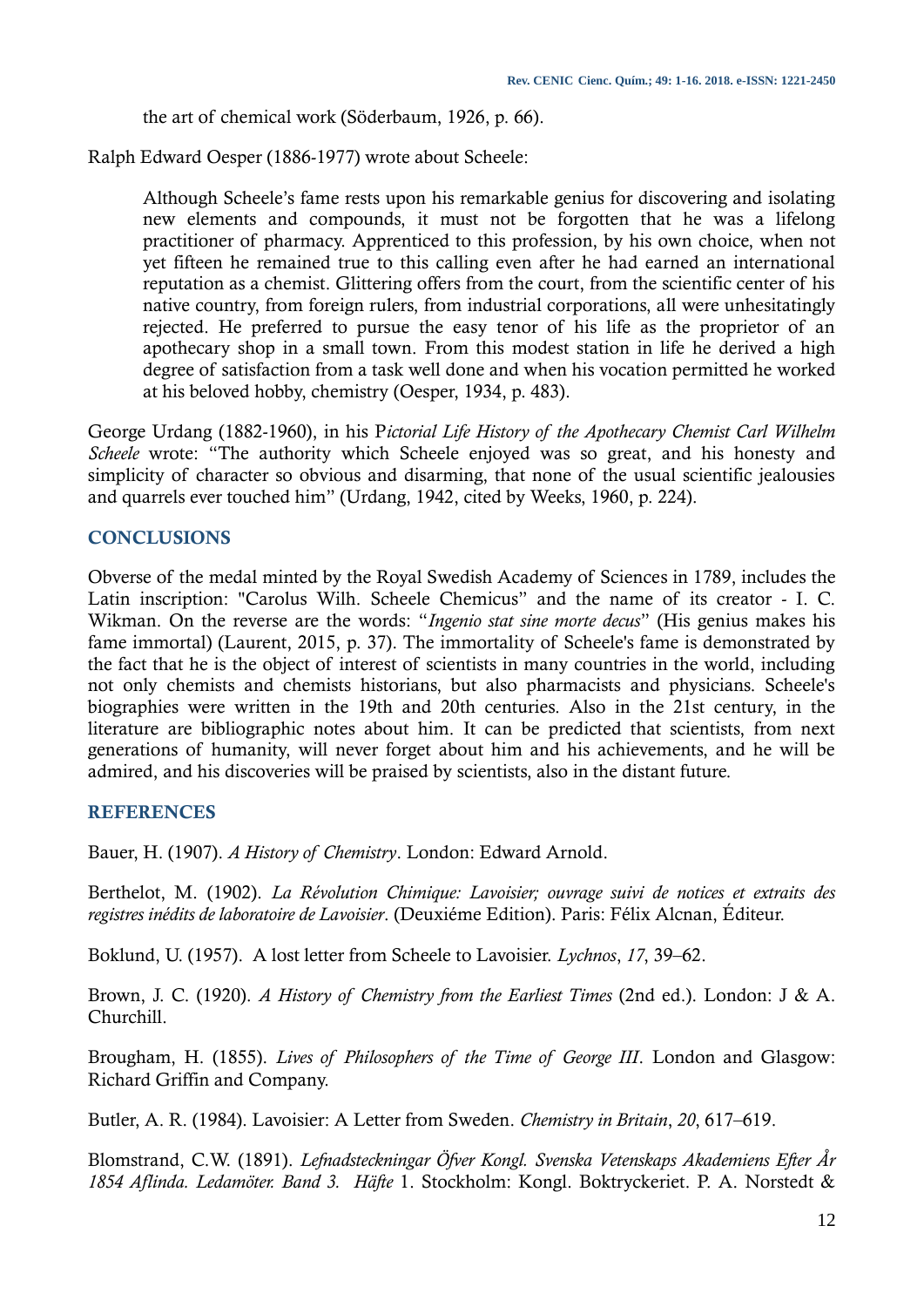Söner.

Cap, P. A. (1863). *Scheele, chimiste suédois: étude biographique*. Paris: Victor Masson et fils, Libraires.

Cleve, P. T. (1886). *Carl Wilhelm Scheele: ett minnesblad på hundrade årsdagen af hans död*. Retrieved from<https://www.gutenberg.org/files/14144/14144-h/14144-h.htm>

Cornish G. A. (1917). *The Ontario High School Chemistry*. Toronto: The Macmillan Company Of Canada, Limited.

Davy, H. (1812). *Elements of Chemical Philosophy. Part I. Vol. I*. London: Printed for J. Johnson and CO.

Djua, M. (1946). *La Storia della Chimica*. Torino: Chiantore.

Dumas, J.-B. (1837). *Leçons sur la philosophie chimique*. Paris: Béchet jeune.

Dzhua, M. (1975). *Istoriya khimii. Perevod s ital'yanskogo G. V. Bykova pod redaktsiyey S. A. Pogodina*. Moskva: Izdatel'stvo "Mir".

Figurovskiy, N. A. (1979). *Istoriya khimii. Uchebnoye posobiye dlya studentov pedagogicheskikh Institutov po khim. i biol. Spets*. Moskva: Prosveshcheniye.

Fournier, J. (2018). Josette Fournier. *Une lettre inédite de Scheele à Lavoisier*. Retrieved from Mediachimie website: [http://www.mediachimie.org/ressource/une-lettre-in%C3%A9dite-de](http://www.mediachimie.org/ressource/une-lettre-inédite-de-scheele-à-lavoisier)[scheele-%C3%A0-lavoisier](http://www.mediachimie.org/ressource/une-lettre-inédite-de-scheele-à-lavoisier)

Gilbert, D. L. (1981). Perspective on the History of Oxygen and Life. In D.L. Gilbert (Ed.), *Oxygen and Living Processes. An Interdisciplinary Approach* (pp. 1–43). New York: Springer-Verlag New York, Inc.

Gorham, J. (1819). *The Elements of Chemical Science. In Two Volumes. With Plates (Vol. 1)*. Boston: Published by Cummings and Hilliard.

Grimaux, E.(1890). *Une lettre inedite de Scheele a Lavoisier*. Retrieved from Gallica website:

https://gallica.bnf.fr/ark:/12148/bpt6k213928z/f3.image

Hoefer, F. (1869). *Histoire De La Chimie. Tome Second*. (Deuxième Édition), Paris: Libraire De Firmin Didot Fréres, Fils Et C.

Kracht, M. Kreyszig, E. (1990). E.W. von Tschirnhaus. His Role in Early Calcuclus and His and Impact on Algebra. *Historia Mathematica*, *17*, 16–35.

Ladenburg, A. (1917). *Lektsii po istorii razvitiya khimii ot Lavuaz'ye do nashego vremeni. Perevod' s 4 go izdaniya pod redaktsiey privat-dotsenta Novorossiyskago Universiteta Ye. S. Yel'chaninova. S prisoyedineniem "Ocherka istorii khimii v "Rossii" akademika P. I. Val'dena*. Odessa: Mathesis.

Landenburg, A. (1907). *Vorträge über die Entwicklungsgeschichte der Chemie von Lavoisier bis zur Gegenwart* (Vierte Vermehrte Und Verbesserte Auflage), Braunschweig: Druck un Verlag Friedrich Vieweg und Sohn.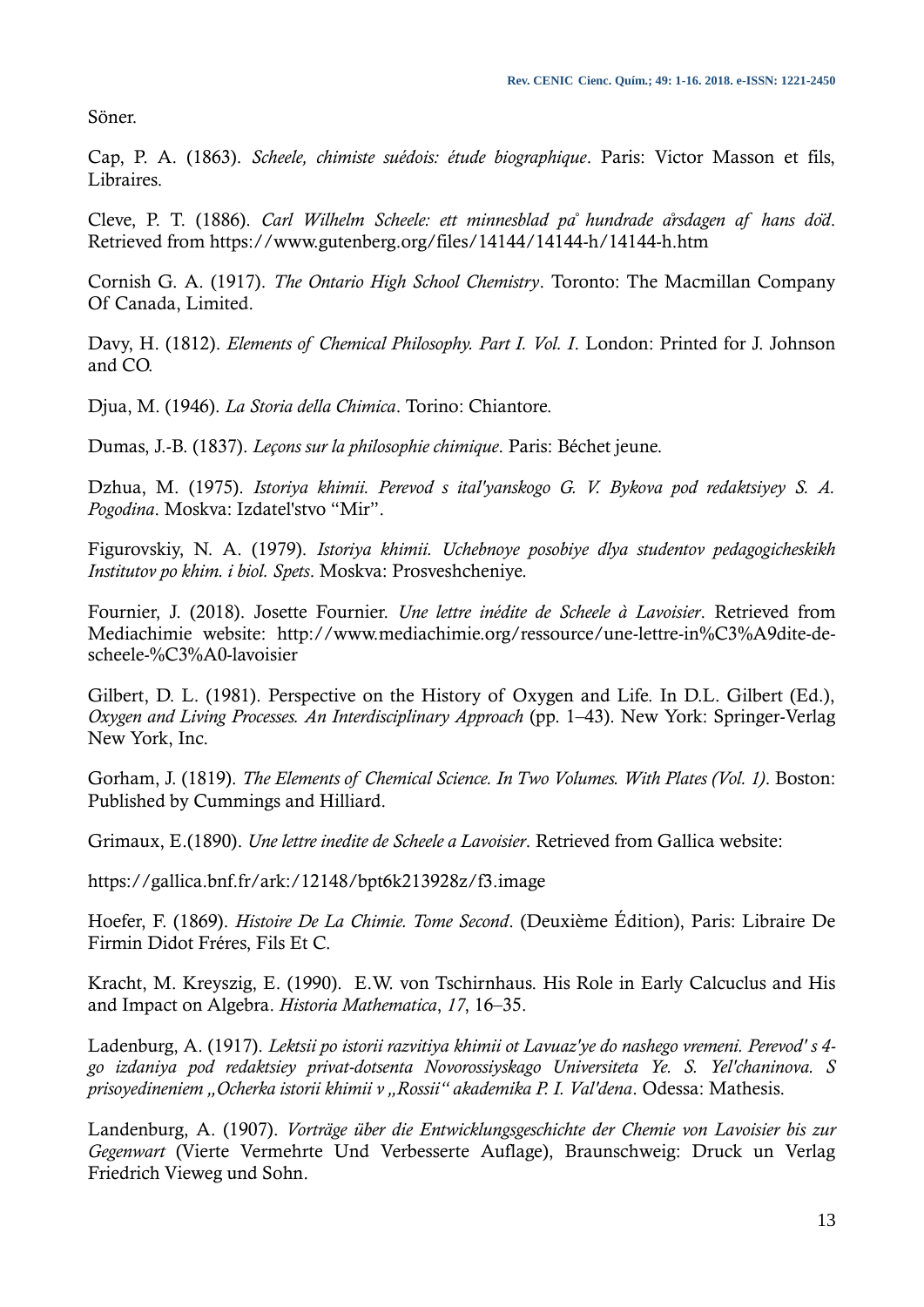Landenburg, A. (1900). *Lectures on the History of the Development of Chemistry since the Time of Lavoisier*. Edinburgh: The Alembic Club.

Laurent, T. C. (2015). What Did Carl Wilhelm Scheele Look Like? In B. Hargittai, I. Hargittai (Eds.), *Culture of Chemistry. The Best Articles on the Human Side of 20th-Century Chemistry from the Archives of the Chemical Intelligencer* (pp. 37–39). New York: Springer Science+Business Media.

Lavoisier, A. (1774). *Opuscules Physiques et Chymiques. Tome Premier*. Paris: Durand neveu, Libraire, rue Galande.

Lennartson, A. (2017). *The Chemical Works of Carl Wilhelm Scheele*. Cham: Springer International Publishing AG.

Leslie, A. (1879). *The Arctic Voyages of Adolf Erik Nordenskiöld (1858-1879). With Illustrations And Maps*. London: Macmillan and CO.

Lockemann, G. (1959). *The Story of Chemistry*. New York: Philosophical Library.

Lowry, T. M. (1915). *Historical Introduction To Chemistry*. London: Macmillan and Co. Limited.

Marshall, J. L., Marshall, V. R. (2005). Rediscovery of the Elements. Carl Wilhelm Scheele. *The Hexagon*, *96* (1), 8–13.

Meyer, E. (1898). *A History Of Chemistry From Earliest Times To The Present Day; Being Also An Introduction To The Study Of The Science* (2nd ed.). London: Macmillan and Co., Limited.

Mittova, I. Ya., Samoilov, A. M. (2009). *Istoriya khimii s drevneyshikh vremen do kontsa XX veka, Tom I*. Dolgoprudnyy: Izdatel'skiy Dom "Intellekt".

Moore, F. J. (1918). *A History Of Chemistry* (1st ed.). New York: McGraw-Hill Book Company, Inc.

Nordenskiöld, A. E. (1892). *Carl Wilhelm Scheele. Nachgelassene Briefe und Aufzeichnungen*. Stockholm: Verlag von P. A. Norstedt & Söner.

Oesper, R.E. (1934). *Carl Wilhelm Scheele - Sein Leben und seine Werke (Zekert, Otto)*. Journal of Chemical Education, 11(8), 483.

Oseen, C. W. (1942). *Carl Wilhelm Scheele. Manuskript 1756-1777*. Stockholm: Utgiven Av K. Svenska Vetenskapsakademien.

Partington, J.R. (1962). *A History Of Chemistry, Volume Three* (1st ed.). London: Macmillan & Co. Ltd.

Poirier, J.-P. (1998). *Lavoisier. Chemist, Biologist, Economist*. Philadelphia: University of Pennsylvania Press.

Ramsay, W. (1915). *The Gases of the Atmosphere. The History of Their Discovery* (4rd ed.). London: Macmillan and Co., Limited.

Sacklén, J. F. (1833). *Sveriges apotekare-historia, ifrån konung Gustaf I:s till närvarande tid*. Nyköping: Nyköping Tryckt Hos P. E. Winge.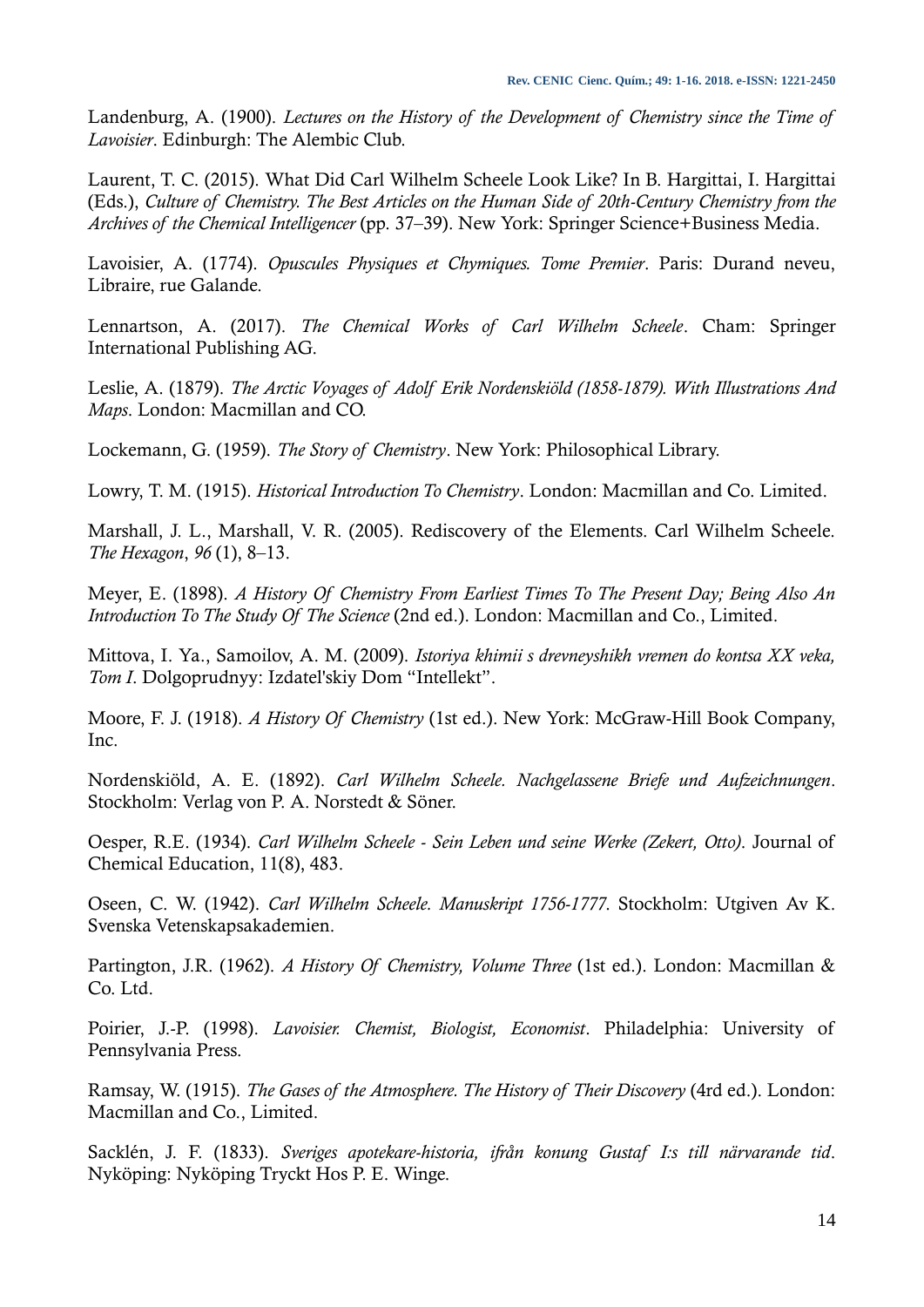Scheele, C.W. (1777). *Abhandlung von der Luft und dem Feuer. Nebst einem Vorbericht von Torbern Bergman*. Upsala und Leipzig: Verlegt von Magn. Swederus, Buchhändler; zu finden bey S.L. Crusius.

Schelenz, H. (1904). *Geschichte der Pharmazie*. Berlin: Verlag von Julius Springer.

Smeaton, W. A. (1987). Some large Burning Lenses and their Use by Eighteenth-Century French and British Chemists. *Annals of Science*, *44* (3), 265–276.

Smeaton, W. A. (1963). *New Light on Lavoisier: The Research of the Last Ten Years*. History of Science, 2(1), 51-69.

Smith, H. M. (1949). *Torchbearers of Chemistry. Portraits and Brief Biographies of Scientists Who Have Contributed to the Making of Modern Chemistry. With Bibliography of Biographies by R.E. Oesper*. New York: Academic Press Inc., Publishers.

Soloviev, Yu. I. (1983). *Istoriya khimii: Razvitiye khimii s drevneyshikh vremen do kontsa XIX v. Posobiye dlya uchiteley* (2-ye izd.). Moskva: Prosveshcheniye.

Söderbaum, H. G. (1926). Some notes of Carl Wilhelm Scheele. *Acta Physiologica*, *49* (3), 61– 74.

Svedberg, G. (2012). *A Tribute to the Memory of Carl Wilhelm Scheele (1742–1786)*. Stockholm: Royal Swedish Academy of Engineering Sciences (IVA).

Sztejnberg, A. (2016). *W zwierciadle historii chemii. Od soczewek Tschirnhausa i chemii Lavoisiera do odkrycia nowych pierwiastków chemicznych*. Kraków: Oficyna Wydawnicza "Impuls".

Thomson, T. (1830). *The History of Chemistry. In Two Volumes. Vol. II*. London: Henry Colburn, and Richard Bentley.

Tilden, W. A. (1921). *Famous Chemists. The Men And Their Work*. London: George Routledge & Sons, Ltd.

Tilden, W. A. (1913). *The Progress Of Scientific Chemistry In Our Own Times With Biographical Notices* (2nd ed.). London: Longmans, Green and Co.

Urdang, G. (1942). *Pictorial Life History of the Apothecary chemist Carl Wilhelm Scheele*. Madison: American Institute of the History of Pharmacy.

Venable, F. P. (1922). *History of Chemistry*. Boston, New York, Chicago: D. C. Heath & CO., Publishers.

Walden, P. (1952). *Chronologische Übersichtstabellen Zur Geschichte Der Chemie Von Den Altesten Zeit En Bis Zur Gegenwart*. Berlin: Springer-Verlag OHG.

Weeks, M. E. (1960). *Discovery of the Elements* (6th ed.). Easton: Mack Printing Company.

West, J. B. (2015). *Essays on the History of Respiratory Physiology*. New York: Springer New York,

Springer Science+Business Media.

West, J. B. (2014). Carl Wilhelm Scheele, the discoverer of oxygen, and a very productive